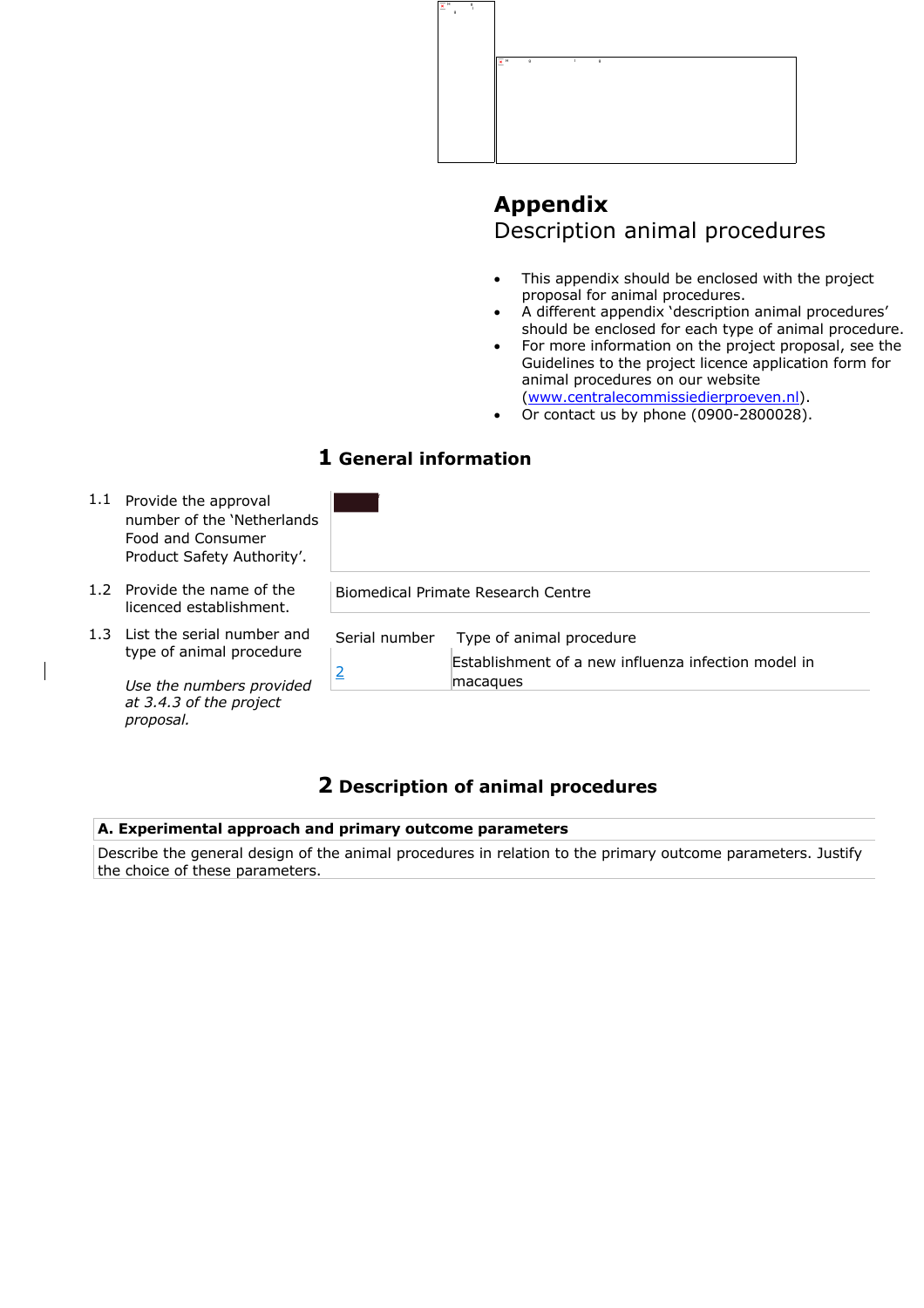In order to establish the capacity of a vaccine to protect against influenza virus infection it is necessary to have a well-defined influenza virus infection model. Previously we have established a model for infection of macaques with pandemic H1N1 and highly pathogenic avian H5N1 viruses (1-3). For new influenza viruses that have not yet been tested at our institute it is necessary to establish infectivity and pathogenicity in macaques before they can be applied in influenza vaccine efficacy evaluation studies. The main objective is to obtain an infection model that is sufficiently robust to allow adequate evaluation of vaccine efficacy in terms of reduction in clinical symptoms, fever and virus multiplication. In cases viruses are used that are known to cause persistent lung pathology, this will also be a primary outcome parameter. In general, the study set-up is as follows: a small number of animals will be infected and monitored for clinical symptoms, fever, body weight and changes in blood parameters. Nasal and tracheal swabs will be taken to determine if the animals have become infected and determine the magnitude of virus multiplication. To evaluate a new virus, the virus is either inoculated by a combination of routes; for instance intra-bronchial, oral, intranasal and intraocular or by aerosol exposure using a standard dose. Proper application for vaccine evaluation requires that more than 80% of the animals become infected and that the amount of virus produced in the trachea over the infection period is clearly measurable and that the variation between the animals is sufficiently low to allow measurement of reduction in virus load in vaccinated animals with less than 10 animals per group. In case these parameters are not achieved then the experiment will be repeated with a 10-100 times higher dose. In case any of the animals reaches the clinical endpoint within the first four days after infection then a 10-100 times lower virus dose will be evaluated. The mode of exposure that will be tested will be identical to the method to be used in the vaccine evaluation study. Evaluation of new influenza viruses as described in this appendix is only performed when a vaccine evaluation study is already planned with the same virus. Primary outcome parameters are:

Clinical symptoms, fever, virus multiplication.

Pathology in case viruses are used that are known to cause persistent lung pathology.

Secondary outcome parameters are:

Bodyweight, changes in leucocyte subset composition in peripheral blood.

Describe the proposed animal procedures, including the nature, frequency and duration of the treatment. Provide justifications for the selected approach.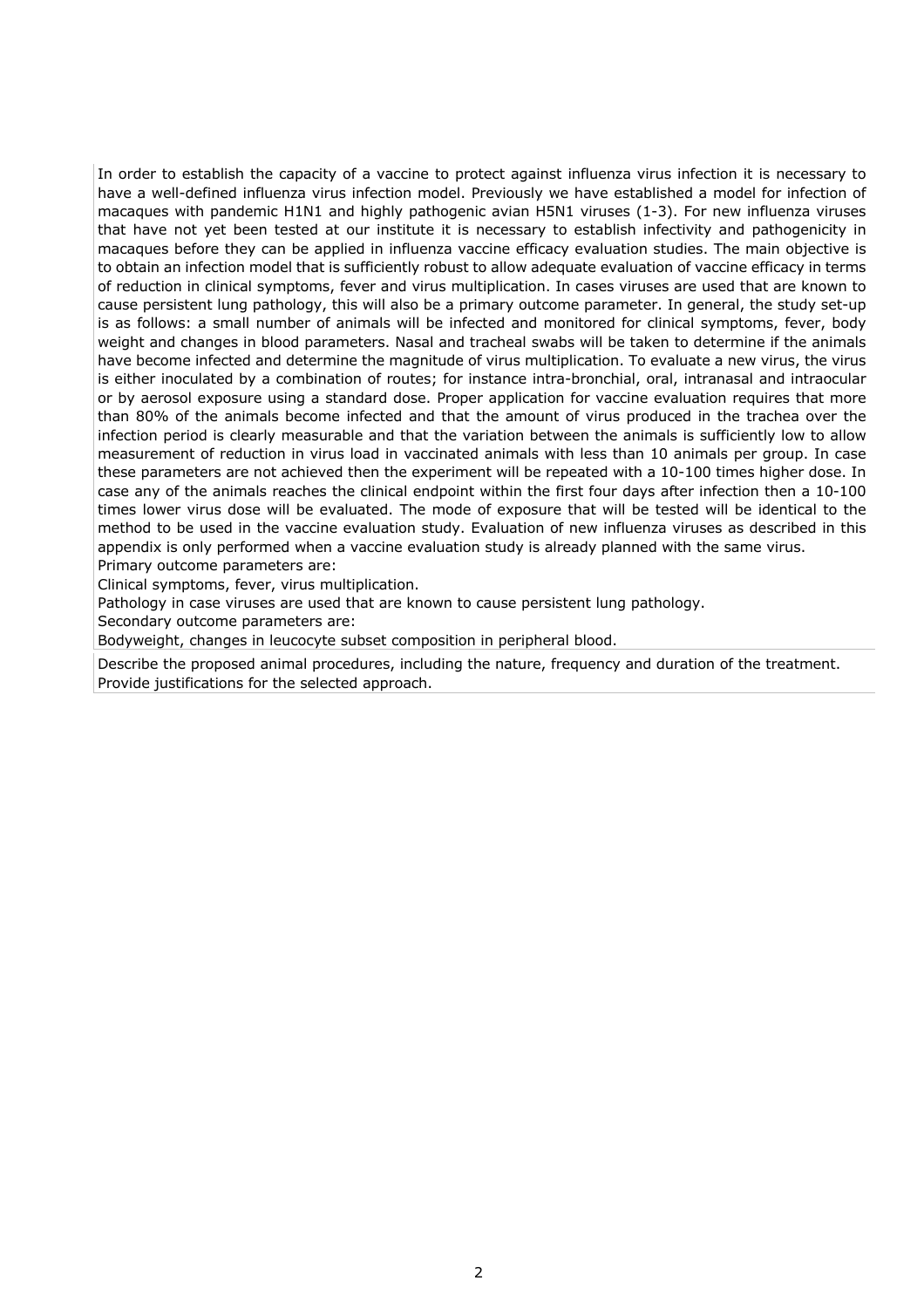Temperature and potentially activity and heart rate will be measured by telemetry. A device that records and transmits these parameters is surgically placed in the abdominal cavity at least 4 weeks before the infection. This time frame is necessary for full recovery of the animals and to allow adequate recording of body temperature and/or heart rate and activity during a two to three week period to establish normal values before infection. Influenza infection may be done by intra-bronchial or intra-tracheal inoculation alone or in combination with oral, intranasal and intraocular inoculation or via aerosol delivery using a nebulizer. Clinical symptoms will be monitored twice daily. Nasal and tracheal swabs will be taken before infection, frequently during the first days after infection (daily and then every other day) and subsequently less frequently until day 21, to measure virus multiplication in the upper airways. Lung lavages may be taken at selected time points (max 5 times) to measure virus multiplication in the lungs. Blood is taken simultaneously with the swabs, to monitor changes in clinical chemistry and haematology parameters and leucocyte subsets. At the same time points body weight and physiological parameters (for instance pulse rate, blood pressure) are recorded and imaging (for instance (PET-)CT scan) is performed to measure lung infiltration. After the virus is cleared (usually at day 21 after infection) animals are either returned to the experimental stock or they are humanely euthanized and a full necropsy is performed in order to establish lung pathology and virus multiplication in the different parts of the respiratory tract. Euthanasia is only performed when assessment of lung pathology is required in case pathogenic influenza viruses are used that are known to cause persistent lung pathology. However, when animals are not yet virus negative at day 21 an extra tracheal swab will be taken at day 28. When that is also virus positive, which is very unlikely, the animals will be euthanized in order to preclude further discomfort. In case an animal should reach the humane endpoint during the study it will be immediately humanely euthanized and a full necropsy will be performed to establish lung pathology and virus multiplication in the respiratory tract. In case animals are returned to the experimental stock the recording devices are surgically removed and body temperature and/or heart rate and activity data are analysed.

The details of each study, regarding the route of infection, dose used, species and whether animals are to be euthanized at the end of the study will be submitted for approval to the AWB.

Table. Maximum number of repeats per procedure. Indicated is which procedure is performed under sedation and which procedure under deep anesthesia.

| Procedure                   | <b>Maximum</b>   | Duration         | sedation        | anesthesia      |
|-----------------------------|------------------|------------------|-----------------|-----------------|
| Recorder in/out             |                  | 60 min           |                 | $\underline{x}$ |
| <b>Blood sample</b>         | $\underline{10}$ | $10 \text{ min}$ | $\underline{x}$ |                 |
| Bronchoalveola lavage (BAL) | <u>5</u>         | 30 min           |                 | <u>x</u>        |
| <b>Infection</b>            | ÷                | $10 \text{ min}$ |                 | <u>x</u>        |
| Swabs                       | 10               | $10 \text{ min}$ | $\underline{x}$ |                 |
| CT-scan                     |                  | $15 \text{ min}$ |                 | Χ               |

Describe which statistical methods have been used and which other considerations have been taken into account to minimise the number of animals.

The initial experiment will be performed in four animals. Experience in the pandemic H1N1 and avian H5N1 influenza infection models have shown that with this number of animals an adequate assessment can be made on the reproducibility of infection (all 4 animals need to show virus multiplication in the trachea), the variability of virus production in the trachea and the amount of fever induction. On the basis of these data a power calculation can be made about the number of animals needed in a vaccine evaluation study. Should the result of these calculations be that more than 10 animals are needed per group or should not all four animals have become infected than a new experiment with 4 animals is needed with a higher virus dose. If also at a high virus dose the variation between the animals is still too high then it may be necessary to repeat the experiment in another macaque species. Experiments will preferentially be performed in cynomolgus macagues. However, if after virus inoculation the levels of virus production are too low (below the detection limit) or too variable (>10 animals needed/group) then the virus will subsequently be tested in rhesus macaques.

#### **B. The animals**

Specify the species, origin, life stages, estimated numbers, gender, genetic alterations and, if important for achieving the immediate goal, the strain.

| Serial |         | ∽      | ıt۵    |        |        | `onotically<br>…∟dll⊻ ∶ | <b>.</b><br>itrain<br>יב |
|--------|---------|--------|--------|--------|--------|-------------------------|--------------------------|
| number | Species | Oriain | stages | Number | Gender | altered                 |                          |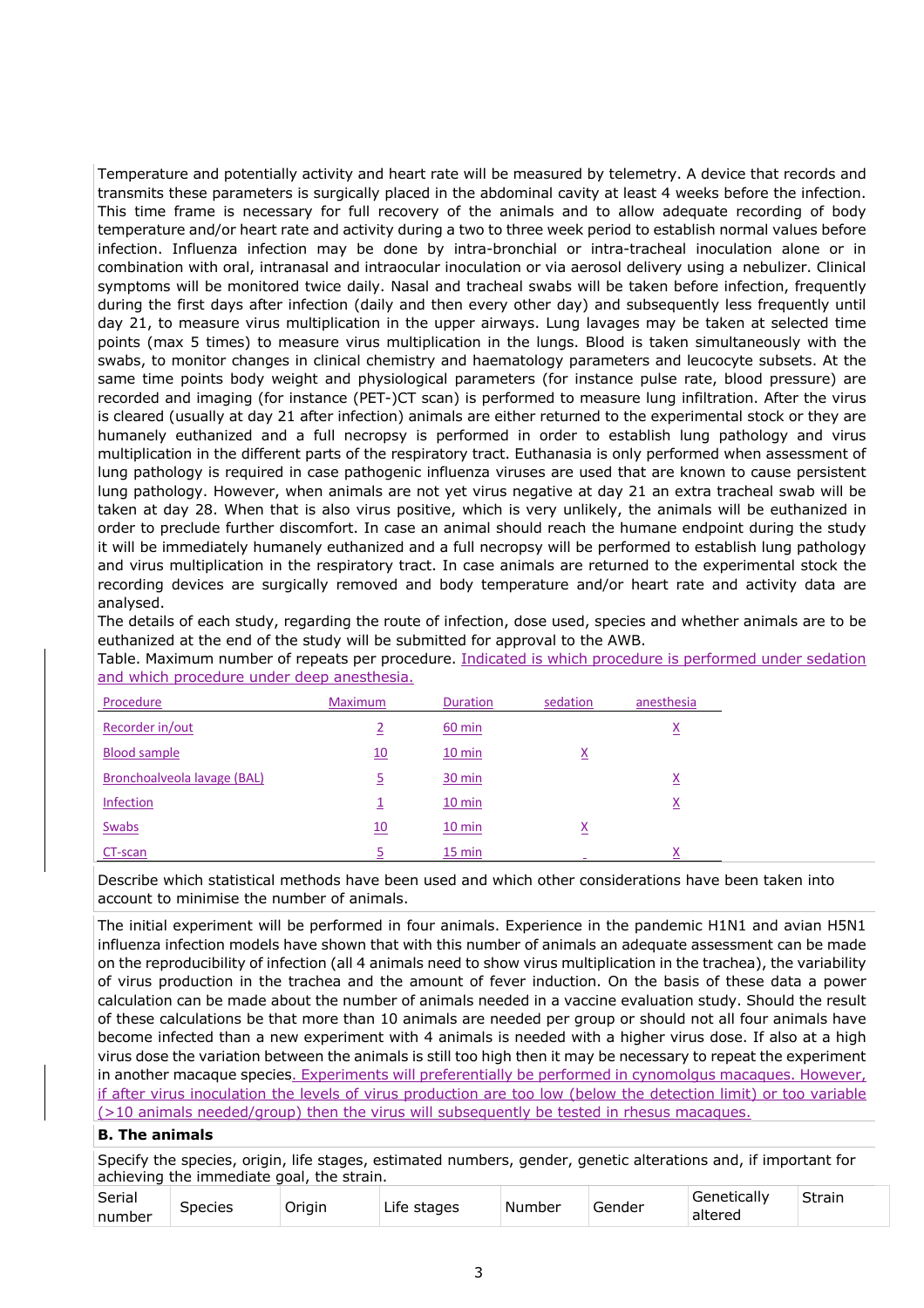| 1                      | Rhesus or<br>cynomolgus<br>macaque       | Purpose<br>bred                                                                                                                                                                                                                                                                                                                                                                                                                                                                                                                                                                                                                                                                                                                                                                                                                                                                                                                                                                                                                                       | adult                                                                                   | 24 | M / F | no | <b>Not</b><br>applicable |  |
|------------------------|------------------------------------------|-------------------------------------------------------------------------------------------------------------------------------------------------------------------------------------------------------------------------------------------------------------------------------------------------------------------------------------------------------------------------------------------------------------------------------------------------------------------------------------------------------------------------------------------------------------------------------------------------------------------------------------------------------------------------------------------------------------------------------------------------------------------------------------------------------------------------------------------------------------------------------------------------------------------------------------------------------------------------------------------------------------------------------------------------------|-----------------------------------------------------------------------------------------|----|-------|----|--------------------------|--|
|                        | Provide justifications for these choices |                                                                                                                                                                                                                                                                                                                                                                                                                                                                                                                                                                                                                                                                                                                                                                                                                                                                                                                                                                                                                                                       |                                                                                         |    |       |    |                          |  |
| <b>Species</b>         |                                          | Macaque species have been used in several influenza vaccine studies (1, 2, 4-7). The most<br>frequently used species are the rhesus- (Macaca mulatta) and cynomolgus monkey (Macaca<br>fascicularis). Both species are semi-permissive to influenza infection. Therefore, both rhesus<br>and cynomolgus macaques can be used for influenza vaccine evaluation studies. Previous<br>studies have shown that cynomolgus macaques are more susceptible than rhesus macaques<br>for infection with pH1N1 influenza virus. Cynomolgus macagues show higher levels of virus<br>replication and more fever than rhesus macagues (2). However, for other influenza viruses<br>it is not known which of the two species is the most susceptible. Therefore, experiments will<br>preferentially be performed in cynomolgus macagues. However, if after virus inoculation the<br>levels of virus production are too low (below the detection limit) or too variable (>10 animals<br>needed/group) then the virus will subsequently be tested in rhesus macaques. |                                                                                         |    |       |    |                          |  |
| Origin                 |                                          | All animals are purpose bred. They are either bred at our institute or obtained from a certified<br>supplier.                                                                                                                                                                                                                                                                                                                                                                                                                                                                                                                                                                                                                                                                                                                                                                                                                                                                                                                                         |                                                                                         |    |       |    |                          |  |
| Life stages            |                                          |                                                                                                                                                                                                                                                                                                                                                                                                                                                                                                                                                                                                                                                                                                                                                                                                                                                                                                                                                                                                                                                       | Adult animals will be used because these allow larger volumes of blood to be collected. |    |       |    |                          |  |
| Number                 |                                          | 24 macaques in total (either cynomolgus or rhesus). The number of animals requested is<br>based on the assumption that each study will comprise two challenge doses, with 4 animals<br>per group. We anticipate to perform 3 such studies over a 5-year period.                                                                                                                                                                                                                                                                                                                                                                                                                                                                                                                                                                                                                                                                                                                                                                                       |                                                                                         |    |       |    |                          |  |
| Gender                 |                                          | Adult male and female animals can be used. There are immunological differences between<br>males and females (8, 9). However, for influenza vaccine induced responses these<br>differences are only modest (10) and not observed in all reports (11) and are unlikely to<br>affect study outcome in pre-clinical studies with relatively low number of animals. Therefore,<br>both male and female animals can be used.                                                                                                                                                                                                                                                                                                                                                                                                                                                                                                                                                                                                                                |                                                                                         |    |       |    |                          |  |
| Genetic<br>alterations | Not applicable                           |                                                                                                                                                                                                                                                                                                                                                                                                                                                                                                                                                                                                                                                                                                                                                                                                                                                                                                                                                                                                                                                       |                                                                                         |    |       |    |                          |  |
| <b>Strain</b>          | Not applicable                           |                                                                                                                                                                                                                                                                                                                                                                                                                                                                                                                                                                                                                                                                                                                                                                                                                                                                                                                                                                                                                                                       |                                                                                         |    |       |    |                          |  |

## **C. Accommodation and care**

Is the housing and care of the animals used in experimental procedures in accordance with Annex III of the Directive 2010/63/EU?

 $\boxtimes$  Yes

 $\Box$  No > If this may adversely affect animal welfare, describe how the animals will be housed and provide specific justifications for these choices

## **D. Pain and compromised animal welfare**

Will the animals experience pain during or after the procedures?

 $\Box$  No

 $\boxtimes$  Yes > Will anaesthesia, analgesia or other pain relieving methods be used?

 $\Box$  No > Justify why pain relieving methods will not be used.

 $\boxtimes$  Yes > Indicate what relieving methods will be used and specify what measures will be taken to ensure that optimal procedures are used.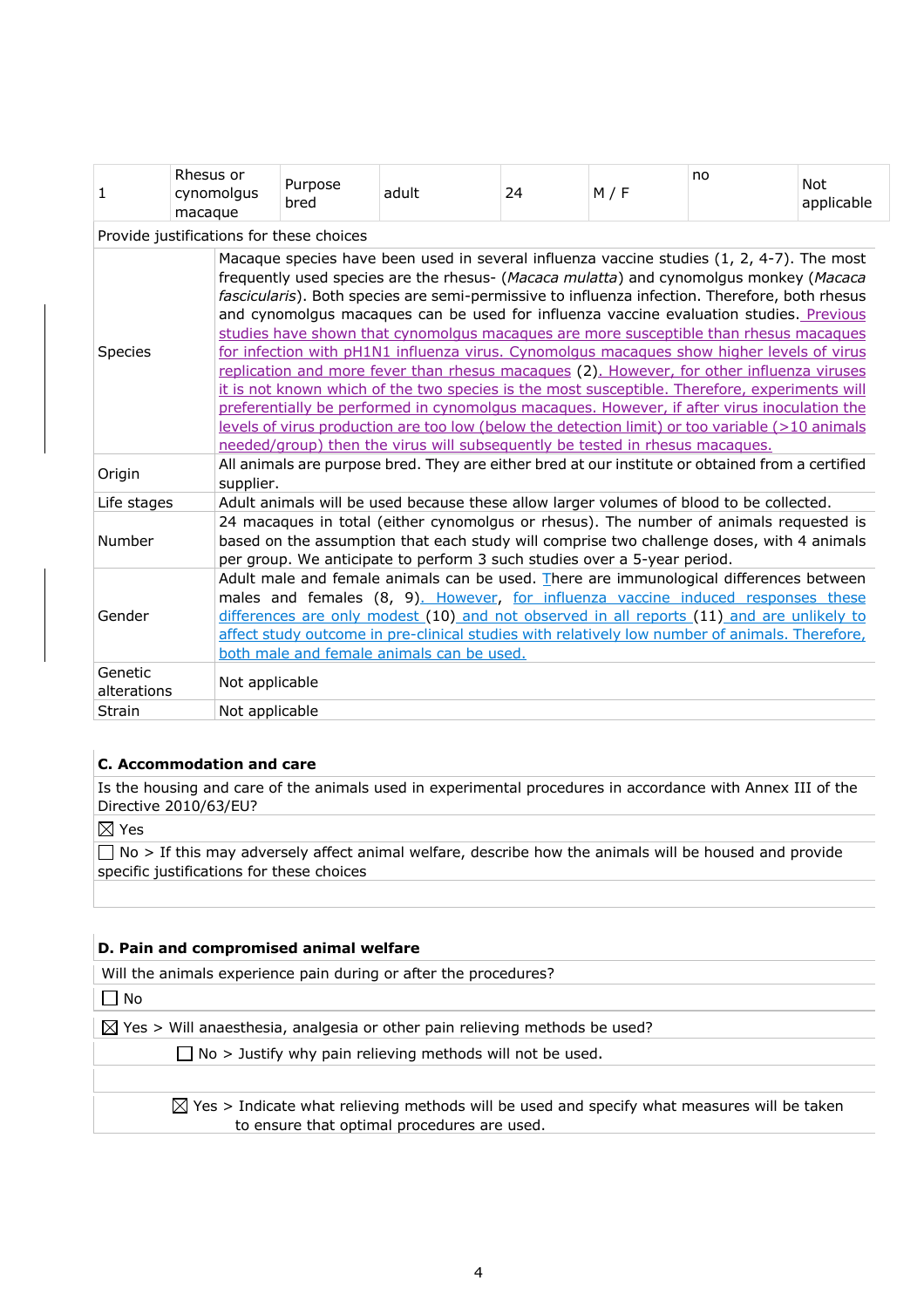After placement of the recording device in the abdomen and after removal, which is needed in case the animal will not be euthanised after completion of the experiment, animals will receive analgesics for as long as necessary, typically 3 days. In previous studies we have observed that animals can experience some body temperature elevation during the first days after insertion of the recording device, but have recovered very well within 1 week after the operation. Pain relieve will also be applied when substantial induration is seen at the site of vaccine injection. In case of the latter, analgesics known not to interfere with the induction of the vaccine response will be used.

Describe which other adverse effects on the animals' welfare may be expected?

- 1. Discomfort because of insertion or removal of the temperature recording device
- 2. Discomfort due to lung lavages
- 3. Discomfort due to virus installation
- 4. Discomfort due to PET-CTs
- 5. Stress because of sedation and recovery
- 6. Reduced food intake during the first days after infection
- 7. Disease symptoms due to the infection

Explain why these effects may emerge.

- 1. The surgery needed for insertion and removal of the temperature recording device will cause pain and some local inflammation.
- 2. For the lung lavages a bronchoscope is used. Insertion will cause irritation.
- 3. When virus is given intra-bronchially a bronchoscope is used and this combined with the inoculum volume will cause irritation. Aerosol application implies that animals have to be sedated and forced to breathe via a nebulizer device and this can give irritation.
- 4. For the PET-CT animals are sedated, intubated and mechanical ventilation with a forced breathing pattern is applied. No adverse effects are expected from the scan itself
- 5. Animals will be repeatedly sedated for vaccine delivery, blood sampling, virus infection, collection of swabs, CTs and lung lavages. Nausea can sometimes be observed during recovery from the sedation.
- 6. Especially during daily sedation during the first 2 days after infection food intake might be reduced.
- 7. Influenza infection can cause fever, coughing, sneezing, nose discharge, laboured breathing, increased breathing rate, loss of appetite, inactivity.

Indicate which measures will be adopted to prevent occurrence or minimise severity.

- 1. Surgery will be done under anaesthesia and after surgery analgesics will be applied.
- 2. For the lung lavages animals are first deeply sedated and then receive a local muscle relaxant.
- 3. The same procedure as described under 3 will be followed
- 4. The animals are first deeply sedated and then receive a local mucosal relaxant before intubation. The mechanical ventilation & forced breathing patterns will be monitored and adapted on each animals characteristics.
- 5. Recovery of the animals will be monitored and the veterinarian will be consulted in case of problems.
- 6. Animals will receive supportive feeding with dense "brokkenballen".
- 7. Animals are monitored twice daily and a weighed clinical scoring list is used to record the clinical symptoms. When a certain pre-determined clinical score is reached then the animal will be humanely euthanized and a full necropsy will be performed to establish the cause of the disease and viral distribution over the respiratory tract.

## **E. Humane endpoints**

May circumstances arise during the animal procedures which would require the implementation of humane endpoints to prevent further distress?

 $\Box$  No > Continue with question F

 $\boxtimes$  Yes > Describe the criteria that will be used to identify the humane endpoints.

Animals are monitored twice daily and a weighed clinical scoring list is used to record the clinical symptoms (12). When a clinical score of 35 is reached this indicates that the maximum duration of severity is reached then the animal will be euthanized. Individual scores are added and the decision is based on the total daily score and veterinarian assessment of discomfort. Symptoms associated with score 35 that lead to an immediate endpoint are: open mouth breathing or cyanosis, lethargy as defined by minimal response to human approach.

Indicate the likely incidence.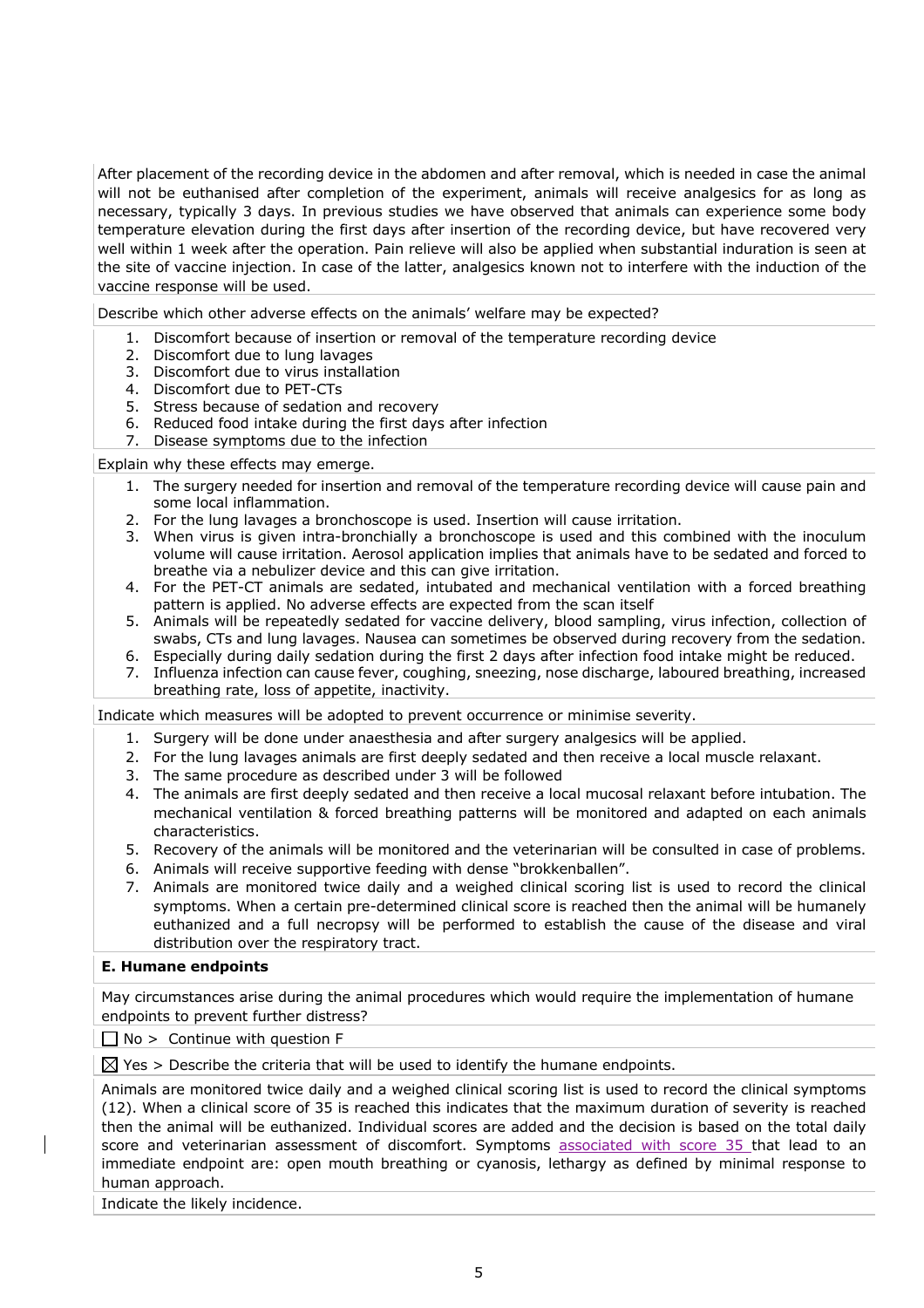The likely incidence for reaching a clinical endpoint depends on the virus strain that is used for infection. Human influenza viruses only rarely cause severe disease (<1% of the animals). Highly pathogenic avian influenza viruses can cause lethal disease in up to 75% of the non-vaccinated control animals.

#### **F. Classification of severity of procedures**

Provide information on the experimental factors contributing to the discomfort of the animals and indicate to which category these factors are assigned ('non-recovery', 'mild', 'moderate', 'severe'). In addition, provide for each species and treatment group information on the expected levels of cumulative discomfort (in percentages).

The total amount of discomfort is estimated as moderate. This is mainly caused by the surgical implantation and removal of the recording device and development of disease due to infection.

#### **G. Replacement, reduction, refinement**

Describe how the principles of replacement, reduction and refinement were included in the research strategy, e.g. the selection of the animals, the design of the procedures and the number of animals.

| Replacement | Due to the complex interaction of influenza virus with different tissues and the role of<br>local immunity in eradication of the virus the efficacy of an influenza vaccine to protect<br>against infection can only be adequately established in an animal infection model.<br>Several animal species have been used to study influenza virus infection (13, 14).<br>However, of these different species NHP have the advantage that they physiologically<br>and immunologically most closely resemble humans. This has important implications,<br>both for vaccine evaluation (explained in appendix 1), as well as for the interaction with<br>influenza virus, since this is affected both by physiology and by the reaction of the innate<br>and adaptive immune system. As explained in appendix 1, these aspects are especially<br>important for the evaluation for "universal" influenza vaccines. The proper evaluation of<br>these vaccines requires adequate infection models in NHP, which is the purpose of the<br>studies proposed here. |
|-------------|--------------------------------------------------------------------------------------------------------------------------------------------------------------------------------------------------------------------------------------------------------------------------------------------------------------------------------------------------------------------------------------------------------------------------------------------------------------------------------------------------------------------------------------------------------------------------------------------------------------------------------------------------------------------------------------------------------------------------------------------------------------------------------------------------------------------------------------------------------------------------------------------------------------------------------------------------------------------------------------------------------------------------------------------------------|
| Reduction   | Experience from previous experiments has shown that when the virus is inoculated by<br>a standard combination of routes at a standard dose, four animals per test group is<br>sufficient in order to determine whether a suitable infection model has been achieved<br>and to perform a power calculation to determine the number of animals needed in a<br>vaccine evaluation study. In case the criteria, as outlined under A are not met, a second<br>experiment may be needed with another dose or in another NHP species. Only the<br>minimum number of animals required, will be used.                                                                                                                                                                                                                                                                                                                                                                                                                                                           |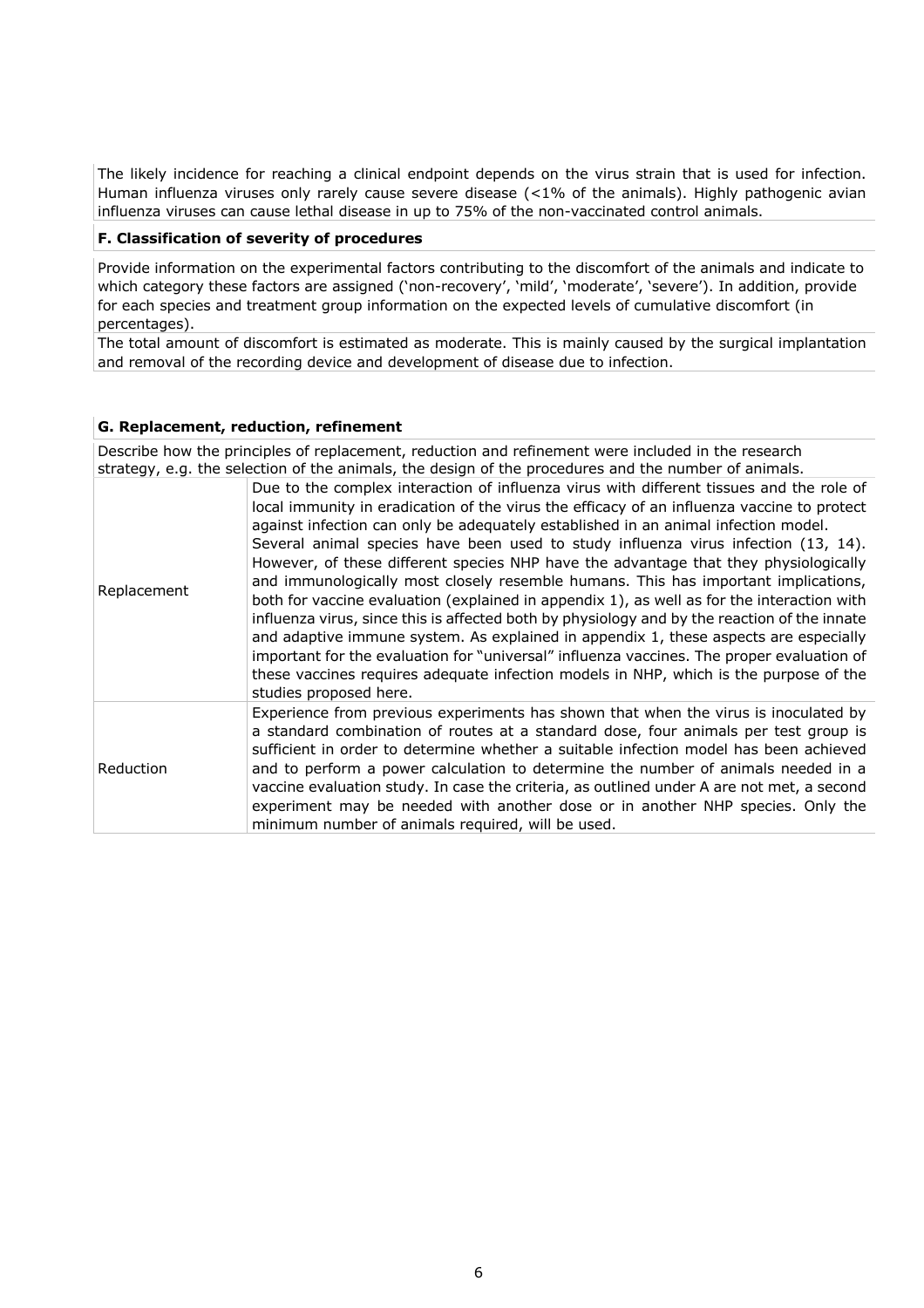Refinement The use of recording devices enables the monitoring of body temperature, heart- and breathing-rate every 15 minutes. We have designed a method that allows very precise calculation of fever induction caused by influenza infection (2). With this method we have observed a significant reduction in fever by influenza vaccine candidates (6). Such precise measurements are not possible with the traditional rectal temperature measurement. Placement and removal of the temperature responders will require a small surgical procedure, which will be done under anaesthesia. Subsequently, animals will receive analgesics as long as required. Animals are trained to cooperate as much as possible for the invasive handlings, such as receiving the sedation. Animals will be socially housed with a socially compatible animal. There is an extensive program for enrichment in our institute that consists of playing material and methods to present food. During the study animals will be observed daily by qualified animal caretakers. Should changes occur in behaviour, appetite or stool then a veterinarian will be informed and measures will be discussed with the investigator and implemented. During the infection animals will be observed twice daily and clinical symptoms will be scored using a wellestablished clinical scoring list adapted from Brining et al. (12). On the basis of the scoring system a humane endpoint is defined. In addition, a sudden strong decrease in body temperature is taken as a humane endpoint. When this endpoint is reached the animal will be immediately euthanized and a full necropsy will be performed to determine the cause of disease. All handlings will be performed under sedation. On every time point when a handling is performed the animal will be weighed and closely examined. During the first 2 days of the infection the animal will receive supportive feeding with dense "brokkenballen". This is necessary, because animals have to fast the night before the sedation and since animals will be sedated daily during the first days after infection the food intake during this period would otherwise be very limited.

Are adverse environmental effects expected? Explain what measures will be taken to minimise these effects.  $\boxtimes$  No

 $\Box$  Yes > Describe the environmental effects and explain what measures will be taken to minimise these effects.

## **H. Re-use**

Will animals be used that have already been used in other animal procedures ?

 $\Box$  No > Continue with question I.

 $\boxtimes$  Yes > Explain why re-use is considered acceptable for this animal procedure.

| Animals that will be used in these experiments, have possibly been used in previous experiments. Animals     |
|--------------------------------------------------------------------------------------------------------------|
| that have been involved in previous influenza vaccine or influenza virus infection studies or that have pre- |
| existing antibodies against influenza are not suitable. In view of the long life-span of the animals of this |
| species re-use of animals will take place within the limitations described in art 1e of the Wet op de        |
| Dierproeven.                                                                                                 |

Are the previous or proposed animal procedures classified as 'severe'?

 $\boxtimes$  No

 $\Box$  Yes > Provide specific justifications for the re-use of these animals during the procedures.

## **I. Repetition**

Explain for legally required animal procedures what measures have been taken to ensure that the proposed procedures have not already been performed. If applicable, describe why duplication is required.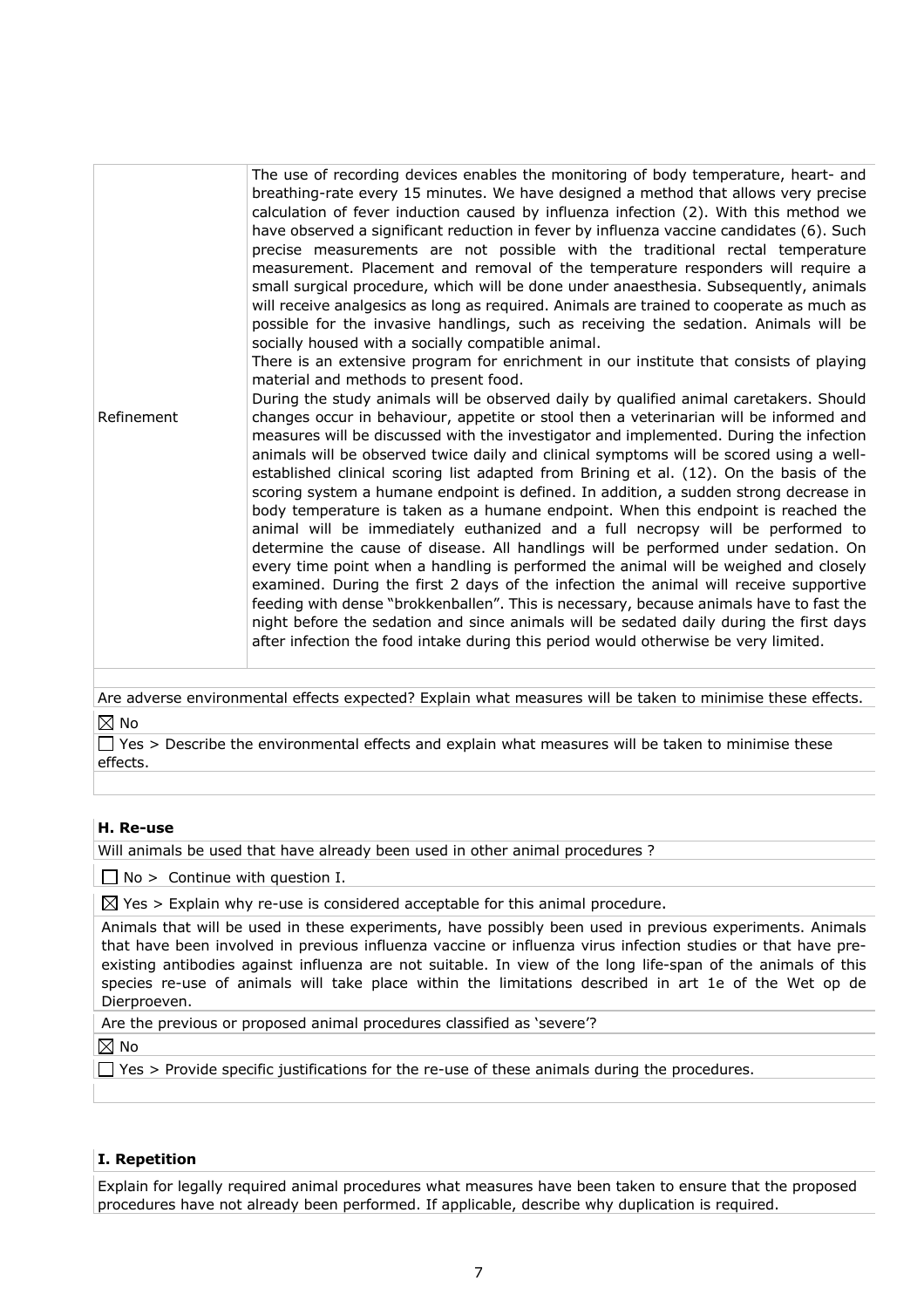Not applicable

#### **J. Location where the animals procedures are performed**

Will the animal procedures be carried out in an establishment that is not licenced by the NVWA?

 $\boxtimes$  No > Continue with question K.

 $\Box$  Yes > Describe this establishment.

Provide justifications for the choice of this establishment. Explain how adequate housing, care and treatment of the animals will be ensured.

## **End of experiment**

## **K. Destination of the animals**

Will the animals be killed during or after the procedures?

 $\Box$  No > Provide information on the destination of the animals.

 $\boxtimes$  Yes > Explain why it is necessary to kill the animals during or after the procedures.

In most studies the animals will be re-used after the virus is cleared (usually at day 21 after infection). However, in cases where possible adverse effects of the vaccine have to be studied animals are euthanized and a full necropsy is performed.

Is the proposed method of killing listed in Annex IV of Directive 2010/63/EU?

 $\Box$  No > Describe the method of killing that will be used and provide justifications for this choice.

 $\boxtimes$  Yes > Will a method of killing be used for which specific requirements apply?

 $\boxtimes$  No > Describe the method of killing.

Euthanasia is done by injection of an anaesthetic dose of ketamine followed by an overdose of barbiturate intravenously

> $\Box$  Yes > Describe the method of killing that will be used and provide justifications for this choice.

If animals are killed for non-scientific reasons, justify why it is not feasible to rehome the animals.

#### **References**